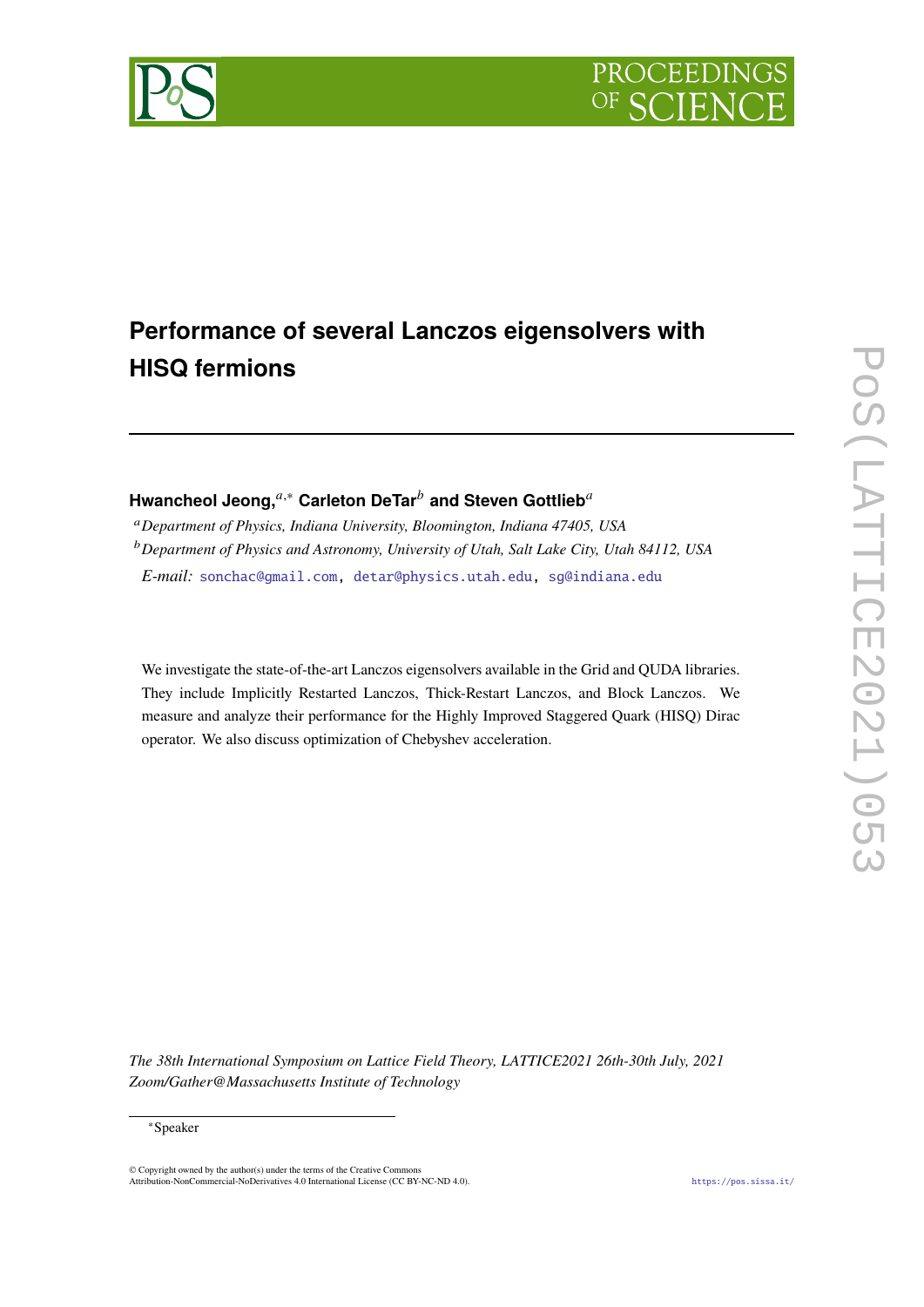# **1. Introduction**

Recent improvements in lattice QCD calculations have been achieved by making use of the eigenvalue spectrum of lattice operators, such as the lattice Dirac operator and the lattice Laplacian operator. The Lanczos iteration method is an eigensolver algorithm employed for that purpose [\[1\]](#page-8-0). It enables calculation of both eigenvalues and eigenvectors of a Hermitian matrix. It is most useful when a partial eigenvalue spectrum is required. Additional iterations provide more eigenmodes with higher accuracy.

There are several improvement methods for the Lanczos algorithm: (1) Polynomial acceleration applies a polynomial to the matrix of interest so that the Lanczos iteration converges faster with a transformed eigenvalue spectrum. Chebyshev polynomials are a popular choice [\[2\]](#page-8-1). (2) There are two kinds of restarted Lanczos algorithms that take advantage of information learned from the previous run. The Implicitly Restarted Lanczos (IRL) algorithm suppresses unwanted eigenvalues at the restart [\[3\]](#page-8-2). Alternatively, the Thick-Restart Lanczos (TRL) algorithm suppresses or explicitly deflates converged wanted eigenvalues [\[4\]](#page-8-3). (3) There are approaches that utilize blocking to improve the computational efficiency of the Lanczos algorithm. The Block Lanczos (BL) algorithm can enhance the compute-to-communication ratio with the Split Grid method [\[5\]](#page-8-4).

Grid [\[6,](#page-8-5) [7\]](#page-8-6) and QUDA [\[8](#page-8-7)[–10\]](#page-8-8) are very popular and highly performing lattice QCD libraries, especially for modern parallel computing systems. For the Lanczos eigensolver, Grid has IRL and BL eigensolvers. QUDA has a TRL eigensolver and its block variant. All of them utilize Chebyshev polynomials to enhance the convergence.

We investigate these Lanczos eigensolver algorithms in the Grid and the QUDA libraries measuring and analyzing their performance for the Highly Improved Staggered Quark (HISQ) Dirac operator. In Section [2,](#page-1-0) we describe our simulation details. In Section [3,](#page-2-0) we describe some basics of the Lanczos iteration method. Section [4](#page-2-1) describes the general strategy of utilizing Chebyshev polynomials and studies its optimization. In Sections [5](#page-4-0) and [6,](#page-5-0) we illustrate ideas of IRL and TRL, respectively, and discuss their optimizations. In Section [7,](#page-7-0) we examine the performance of BL with the Split-Grid method. We conclude in Section [8.](#page-7-1)

# <span id="page-1-0"></span>**2. Simulation details**

We calculate eigenvalues and eigenvectors of the low modes of the massless HISQ Dirac operator D. The Lanczos eigensolvers are run using a Hermitian variation  $D^{\dagger}D$ , which is (semi)-positive definite that allows even-odd splitting. The eigensolver performance is measured in elapsed time taken by the eigensolver routine itself. We use an  $N_f = 2 + 1 + 1$  MILC HISQ gauge configuration, with lattice size  $24^3 \times 64$ , lattice spacing  $a \approx 0.12$  fm, and  $am_l / am_s = 0.00507/0.0507$  [\[11\]](#page-8-9).

We run Grid on Intel CPUs and QUDA on NVIDIA GPUs, where they perform their best so that we can focus on algorithmic performance. All Grid runs are done on a single node of dual Intel Xeon E5-2650v2 system that has  $2 \times 8 = 16$  CPU cores, where we use only half, *i.e.*, eight, of them for performance stability. We apply OpenMP for their parallelization, except for the BL eigensolver in Section [7,](#page-7-0) where we apply MPI. QUDA runs are done on the same system but with two NVIDIA K80 GPUs.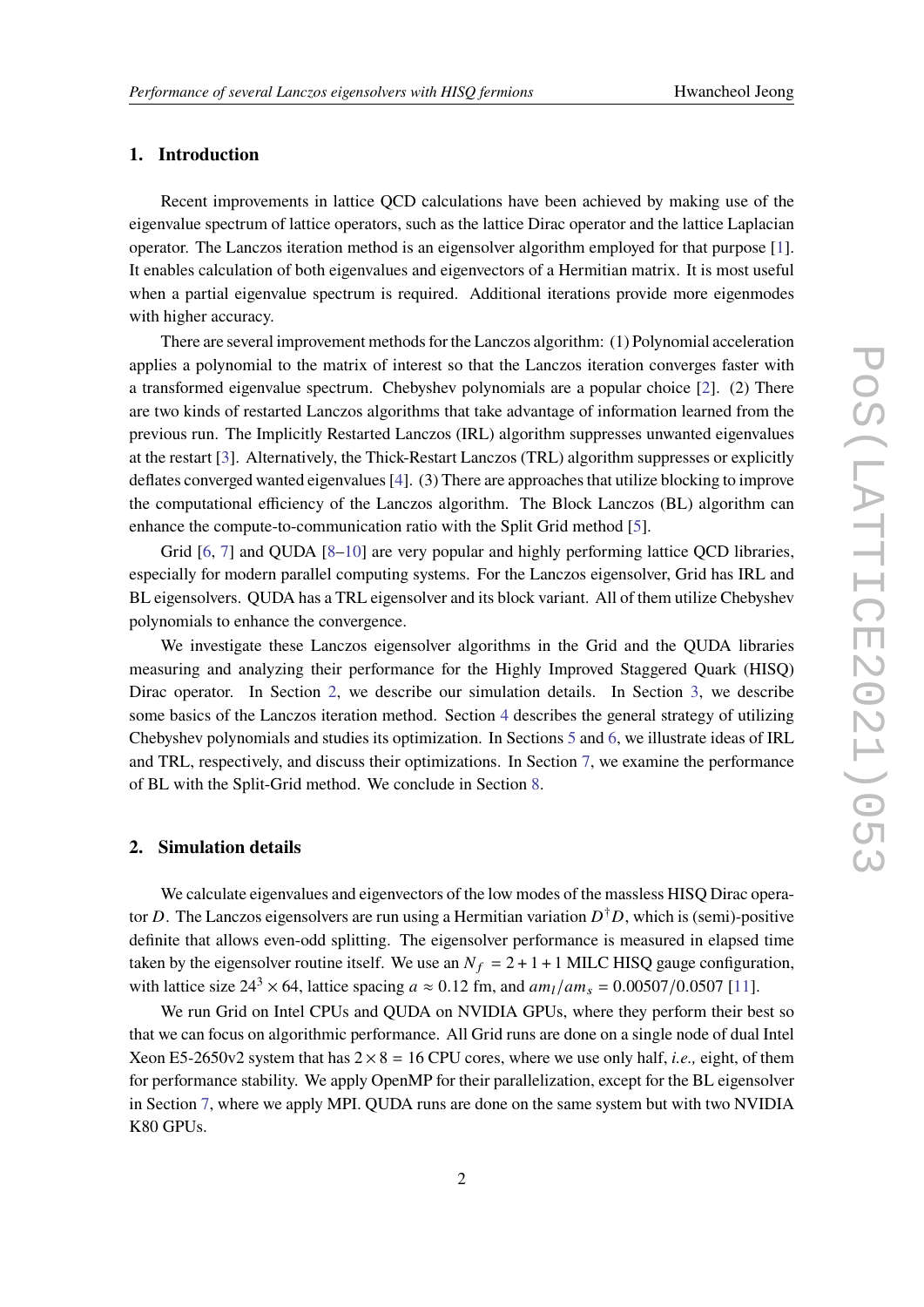# <span id="page-2-0"></span>**3. Lanczos algorithm and Lanczos iteration method**

Let us consider an  $m \times m$  Hermitian matrix A, and an m-dimensional vector b. The Gram-Schmidt process on a set of vectors  $\{b, Ab, A^2b, \cdots, A^{n-1}b\}$  for  $n \leq m$ , which spans a Krylov subspace  $\mathcal{K}_n(A, b)$ , gives a three term recurrence relation

<span id="page-2-2"></span>
$$
t_{i+1,i} q_{i+1} = Aq_i - t_{i,i} q_i - t_{i-1,i} q_{i-1}, \qquad (1)
$$

where  $q_i$  are orthonormal basis vectors of  $\mathcal{K}_n(A, b)$ , and  $t_{ij} = \langle q_i | A q_j \rangle$ . Combining recurrences of  $i = 1, \dots, n$ , we have

<span id="page-2-4"></span>
$$
T_n = Q_n^{\dagger} A Q_n, \qquad (2)
$$

where  $Q_n = (q_1|q_2|\cdots|q_n)$ , and  $T_n = (t_{ij})$  is an  $n \times n$  Hermitian tridiagonal matrix.

The Lanczos algorithm is to construct  $T_n$  and  $Q_n$  by iterating the Lanczos recurrence relation Eq. [\(1\)](#page-2-2) [\[1\]](#page-8-0). When  $n = m$ ,  $Q_m$  is a unitary transformation, so  $T_m$  has the same eigenvalue spectrum as A. Even for  $n < m$ , eigenvalues of  $T_n$  are approximate to some *n* eigenvalues of A [\[12\]](#page-8-10). They converge to true eigenvalues of  $A$  as  $n$  increases. The largest, the smallest, or the most isolated (the least dense) extreme eigenvalues appear first and converge first. When  $k \leq m$ ) eigenvalues are wanted, we need to perform  $n (k \le n \le m)$  iterations of the Lanczos recurrence (Eq. [\(1\)](#page-2-2)) with the result that  $T_n$  has eigenvalues approximate to  $k$  eigenvalues of  $A$  of interest within the target precision.

A QR iteration is usually employed to diagonalize a tridiagonal matrix  $T_n$  [\[13,](#page-8-11) [14\]](#page-8-12). Then its eigenvalue decomposition gives  $T_n = V_n \Delta V_n^{\dagger}$ , where  $\Delta$  is a diagonal matrix with eigenvalues  $\lambda_i$  of  $T_n$ , and  $V_n$  is composed of their corresponding eigenvectors  $v_i$ . With this, we calculate eigenvector estimates (called Ritz vectors)  $w_i$  and eigenvalue estimates (called Ritz values)  $\tilde{\lambda}_i$  by

$$
w_i = Q_n v_i, \quad \tilde{\lambda}_i = \frac{\langle w_i | A | w_i \rangle}{\langle w_i | w_i \rangle}.
$$
\n(3)

The convergence of each eigenvector is measured by a residual

<span id="page-2-3"></span>
$$
\frac{\|A|w_i\rangle - \tilde{\lambda}_i|w_i\rangle\|}{\sqrt{\langle w_i|w_i\rangle}},
$$
\n(4)

or dividing it by some normalization factors. Note that  $\tilde{\lambda}_i$  can be different from  $\lambda_i$  since we usually apply a polynomial to  $A$ , as will be discussed in Section [4.](#page-2-1)

# <span id="page-2-1"></span>**4. Chebyshev acceleration**

The convergence of a Lanczos iteration depends on the eigenvalue density. Less dense (including the largest and the smallest) eigenvalues appear early and converge fast. One can control the density of eigenvalues, and, thus, the convergence of Lanczos iteration, by applying a polynomial  $\mathcal P$  to the matrix A. It maps eigenvalues  $\lambda_i$  of A into  $\mathcal P(\lambda_i)$  but preserves their eigenvectors.

Chebyshev polynomials  $C_p(x)$  of degree p are bounded within  $[-1, 1]$  for  $|x| \leq 1$ , while diverging rapidly for a high p as |x| increases for  $|x| > 1$  [\[15\]](#page-8-13). We can transform it to map unwanted eigenvalues into the bounded region and wanted eigenvalues into the diverging region.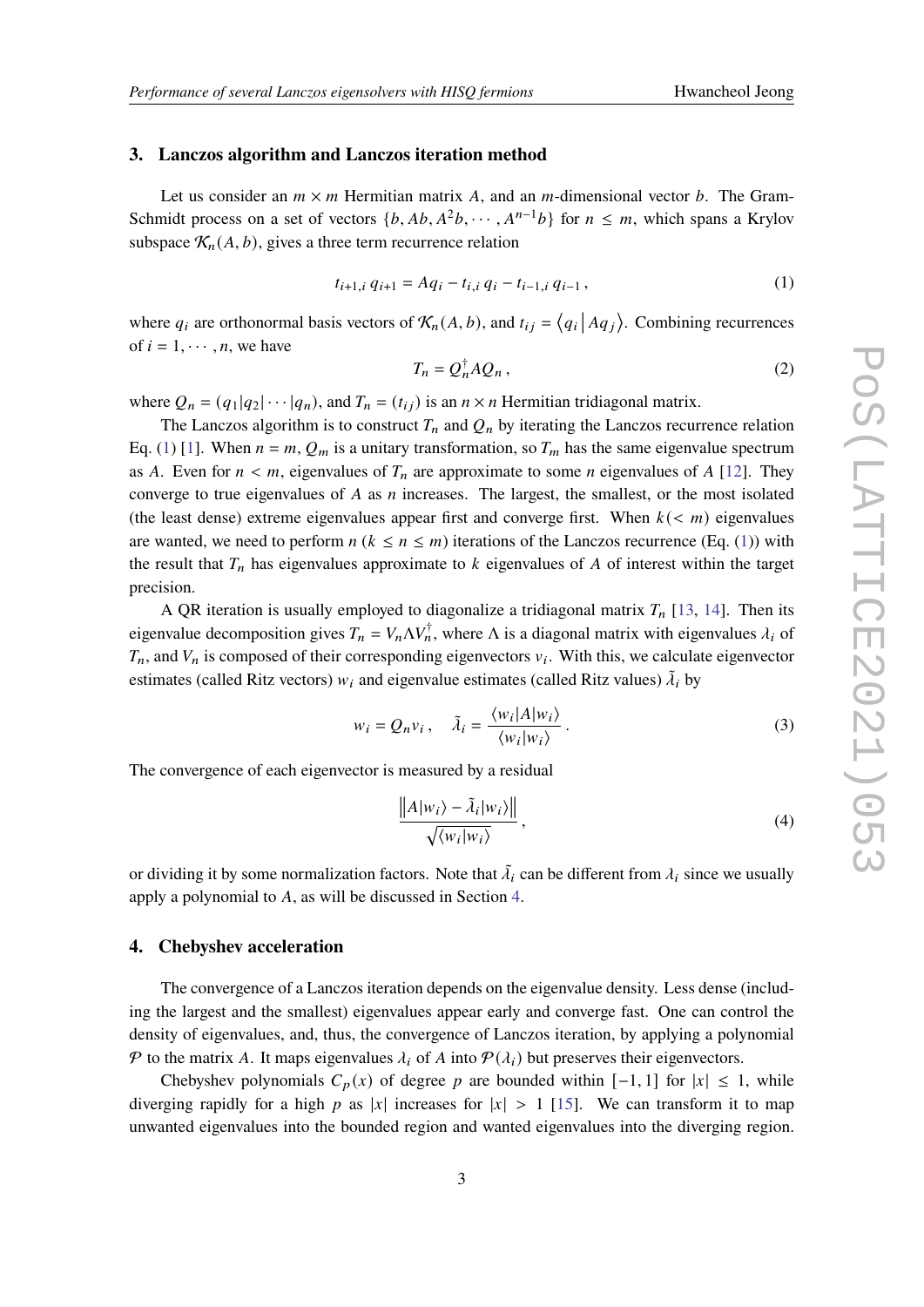<span id="page-3-0"></span>

**Figure 1:** The convergence of Chebyshev accelerated Lanczos iterations for different Chebyshev parameters  $(\alpha, \beta)$  (left) and degree p (right).

This Chebyshev acceleration can boost the convergence of Lanczos iteration. With suitable choices of the location of the bounded region and the polynomial degree, its benefit more than compensates for the cost of applying the polynomial.

Eigenvalues of  $D^{\dagger}D$  are non-negative, and our usual interests lie in its low modes. We transform the domain of  $C_p(x)$  so that  $[-1, 1]$  becomes  $[\alpha, \beta]$  that covers the unwanted eigenvalues. The value of  $\alpha$  should be set to be greater than the largest desired eigenvalue, and  $\beta$  to be greater than the largest eigenvalue in the whole spectrum. A few power iterations can help to estimate the size of the largest eigenvalue. Choosing  $\alpha$  needs some heuristics, but we may use the same value within a gauge ensemble.

In Fig. [1,](#page-3-0) we show the convergence of Lanczos iterations with different Chebyshev acceleration parameters. Here, Grid's ImplictlyRestartedLanczos eigensolver is used with a little modification not to restart. We run 1000 Lanczos iterations, and the convergences are checked by Eq. [\(4\)](#page-2-3) in double precision. Figure [1a](#page-3-0) presents the number of converged eigenvalues for different  $\alpha$  and  $\beta$ values. The same Chebyshev polynomial degree  $p = 100$  is used here, which means all the runs take the same time in principle. On this gauge configuration, the largest eigenvalue of  $D^{\dagger}D$  is around 21, and the 1000th eigenvalue is around 0.046. The result indicates that we get the best convergence when both  $\alpha$  and  $\beta$  are the closest to the 1000th eigenvalue and the largest eigenvalue, respectively. The 800th eigenvalue is around 0.034. Hence,  $\alpha = 0.04$  might give a better convergence on this gauge configuration. However, a tight choice may not work for other gauge configurations in the same ensemble.

In Fig. [1b,](#page-3-0) we present the results for different polynomial degrees p. Here, we used  $(\alpha, \beta)$  =  $(0.05, 25)$ , the best pair found in Fig. [1a.](#page-3-0) Although higher p makes more eigenvalues converge, it demands more computations. In this example,  $p = 100$  gives the best efficiency. In general, the most efficient  $p$  depends on the number of eigenvalues we want. We need heuristics to find an optimized  $p$ .

Every improved Lanczos algorithm discussed in this paper utilizes Chebyshev acceleration. We use  $(\alpha, \beta) = (0.05, 25)$ , and  $p = 50$  or 100.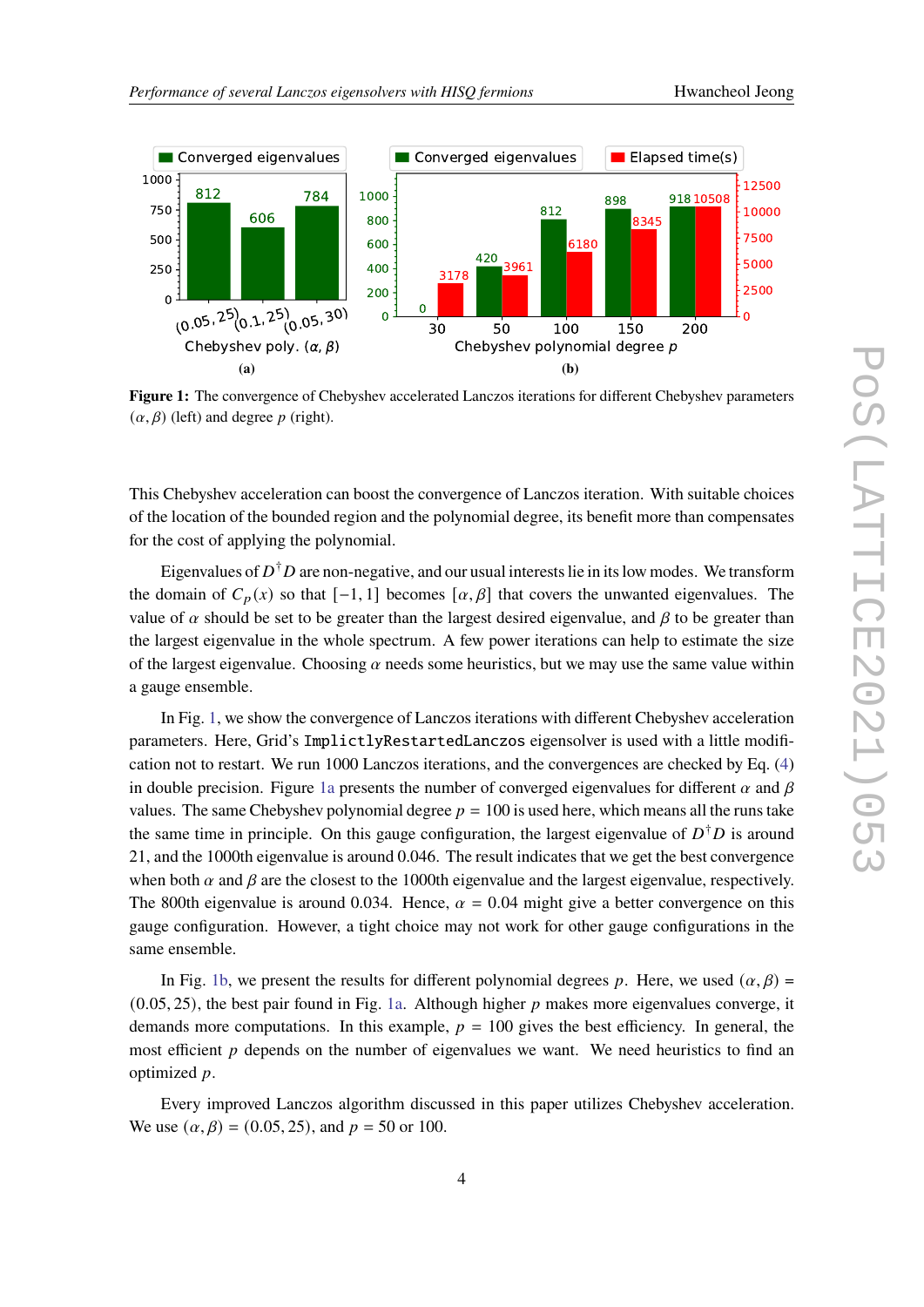# <span id="page-4-0"></span>**5. Implicitly Restarted Lanczos**

A basic Lanczos algorithm must carry on its iteration by increasing the Krylov subspace dimension *n* until eigenvalues of the desired number converge. As *n* increases, it takes more memory to store the eigenvectors as well as more computing time for the iteration<sup>[1](#page-4-1)</sup> and for the diagonalization of a larger  $T_n$ . Moreover, it is difficult to anticipate an optimized (or the smallest) *n* without monitoring the convergence, which includes diagonalizing  $T_i$  ( $i < n$ ) and computing eigenvectors and their residuals.

Suppose we have performed *n* Lanczos iterations for Hermitian matrix  $A (= C_p(D^{\dagger}D))$  with a starting vector  $b$ . The Implicitly Restarted Lanczos (IRL) algorithm allows us to restart from the  $(n-k)$ -th step of the Lanczos algorithm for A with a new starting vector  $\tilde{b} = (A - \mu_k) \cdots (A - \mu_1) b$ , where the  $\{\mu_i, i = 1, \dots k\}$  are some eigenvalues [\[3\]](#page-8-2). The Krylov subspace  $\mathcal{K}_n(A, \tilde{b})$  for the restarted run does not contain eigenvectors corresponding to the eigenvalues  $\mu_i$ . It not only excludes unwanted eigenvalues and eigenvalues near them, but it also improves the convergence of the remaining wanted eigenvalues far from the  $\{\mu_i\}.$ 

When we are interested in only the  $t$  lowest eigenmodes, a typical implementation of IRL runs the Lanczos iteration to the  $n$ -th step, does the implicit restart that excludes the  $k$  largest eigenvalues found in the previous run, and repeats them until the  $t$  smallest eigenvalues converge. In this way, we can constrain the Krylov subspace dimension to any  $n > t$ , as much as the system memory allows. However, since k is usually set to make  $n - k$  slightly larger than t, n determines how many restarts we need to do. Each restart must perform the QR decomposition  $k$  times and do the basis rotations using them. This cost can be comparable to that of many Lanczos iterations. Hence, we need to find an optimized  $n$  that maximizes the restarting efficiency.

The Grid library has an IRL eigensolver named ImplicitlyRestartedLanczos. In Fig. [2,](#page-5-1) we present its performance profiles for various Krylov subspace dimensions  $n$  with Chebyshev acceleration of  $p = 50, 100$ . For non-restarted cases, a modified version mentioned in Section [4](#page-2-1) is used. Note that in the Lanczos iteration, eigenvalues converge simultaneously, not one by one in order. Hence, it could be less efficient for calculating a small number of eigenvalues. In Fig. [2a,](#page-5-1) where we calculate 100 eigenvalues, the non-restarted Lanczos converges at  $n = 400$  and  $n = 700$ for  $p = 50$  and  $p = 100$ , respectively. In a (relatively) slowly converging case like this, IRL can perform better than the basic non-restarted Lanczos. For both  $p = 50$  and 100, we obtain the best performance by restarting once.

On the other hand, in Fig. [2b,](#page-5-1) where we calculate 500 eigenvalues, the non-restarted Lanczos takes the least time. Here,  $n = 800, 1050$  are only about twice 500, so the restarting costs for  $n = 600, 700, 800$  are comparable to or more expensive than running Lanczos on a bigger Krylov subspace. However, the differences between  $n = 700,800,1050$  are not huge for  $p = 50$ , so one may choose  $n = 700$  to save memory. In addition, unlike the non-restarted Lanczos where the convergence is not guaranteed for a given  $n$ , IRL assures its convergence when the same  $n$  is used for other gauge configurations, even though it may need more restarts.

<span id="page-4-1"></span><sup>&</sup>lt;sup>1</sup>In practice, Lanczos vectors  $q_i$ 's orthogonality gets inexact as iteration continues due to the accumulation of numerical errors. One can correct it by re-orthogonalizing all  $q_i$ 's per some period of iterations. This is expensive for a large  $n$ .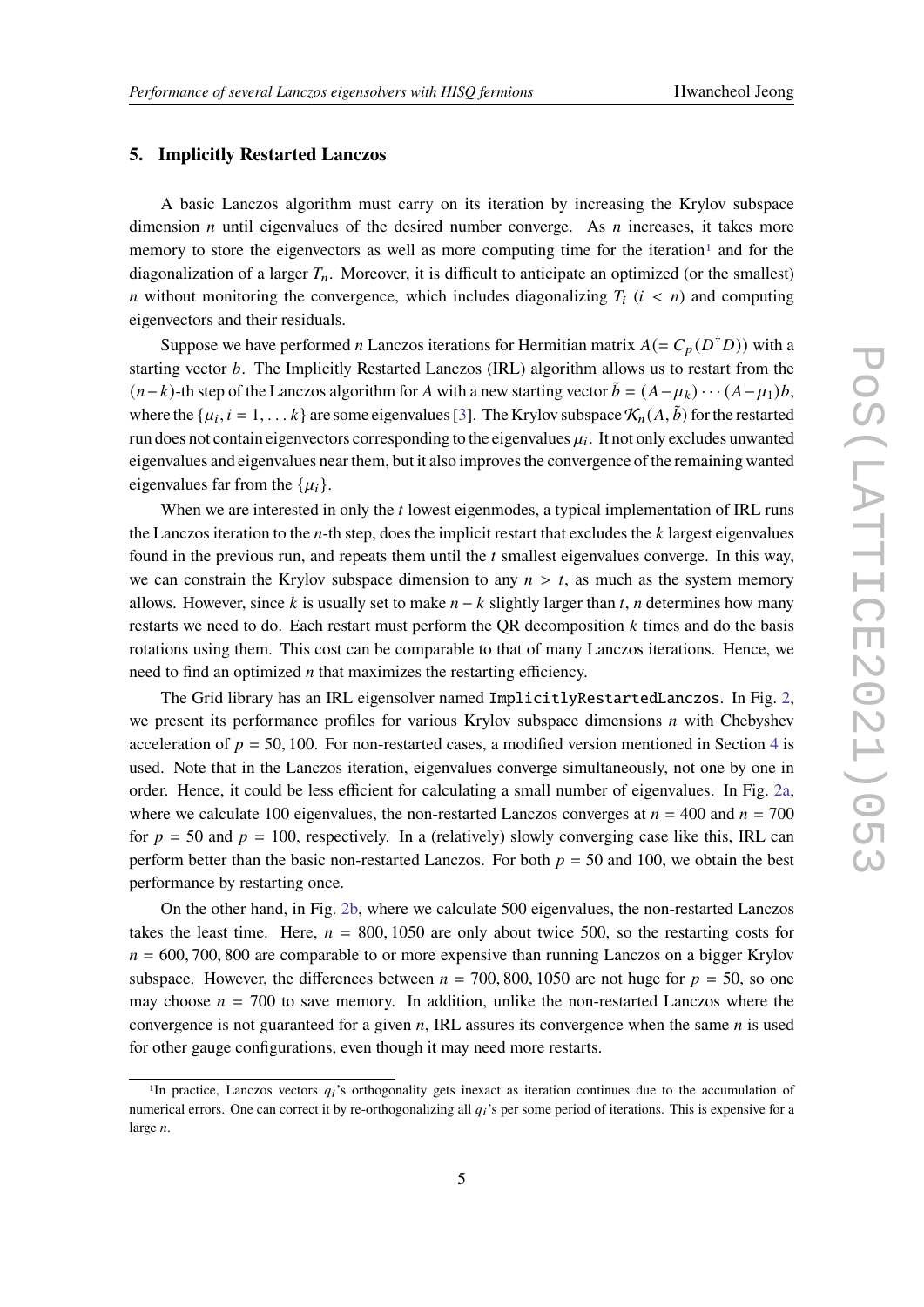<span id="page-5-1"></span>

**Figure 2:** Performance of the Grid IRL eigensolver for various Krylov subspace dimensions *n* with Chebyshev polynomial degrees  $p = 50, 100$ .

One last remark is that we should optimize the Chebyshev acceleration parameters together with n. In Fig. [2a,](#page-5-1) the non-restarted Lanczos converges faster with  $p = 100$  than  $p = 50$ , while the IRL's best performance comes with  $p = 50$ .

#### <span id="page-5-0"></span>**6. Thick-Restart Lanczos**

In this section, we investigate another restarted Lanczos algorithm called Thick-Restart Lanczos (TRL) [\[4\]](#page-8-3). Unlike IRL, which suppresses unwanted eigenvectors to improve convergence, TRL suppresses (nearly) converged wanted eigenvectors from the Krylov subspace for the restarted run.

One can rewrite Eq. [\(2\)](#page-2-4) as

$$
\Lambda_k = (Q_n V_k)^{\dagger} A Q_n V_k = W_k^{\dagger} A W_k, \qquad (5)
$$

where  $V_k$  is composed of some  $k \le n$ ) eigenvectors of  $T_n$ , and  $W_k \equiv (w_1|w_2|\cdots|w_k)$  is composed of the corresponding k eigenvector estimates (Ritz vectors) of A.  $\Lambda_k$  is a diagonal matrix of k eigenvalues of  $T_n$  that are eigenvalue estimates (Ritz values) of A. Note that  $w_i$ 's are basis vectors of the same Krylov subspace  $\mathcal{K}_n(A, b)$ . Hence, we can replace  $Q_n$  with  $W_k$ , and  $T_n$  with  $\Lambda_k$  in Eq. [\(2\)](#page-2-4).

The TRL algorithm restarts the Lanczos iteration upon  $W_k$  and  $\Lambda_k$ , but by appending the vector  $q_{n+1}$ <sup>[2](#page-5-2)</sup> One problem is that  $w_i$ 's are not orthogonal to  $q_{n+1}$ , so  $\langle Aq_{n+1}|w_i \rangle$  terms survive in the

<span id="page-5-2"></span><sup>2</sup>One cannot start the Lanczos algorithm with an eigenvector, because it generates a rank-1 Krylov subspace.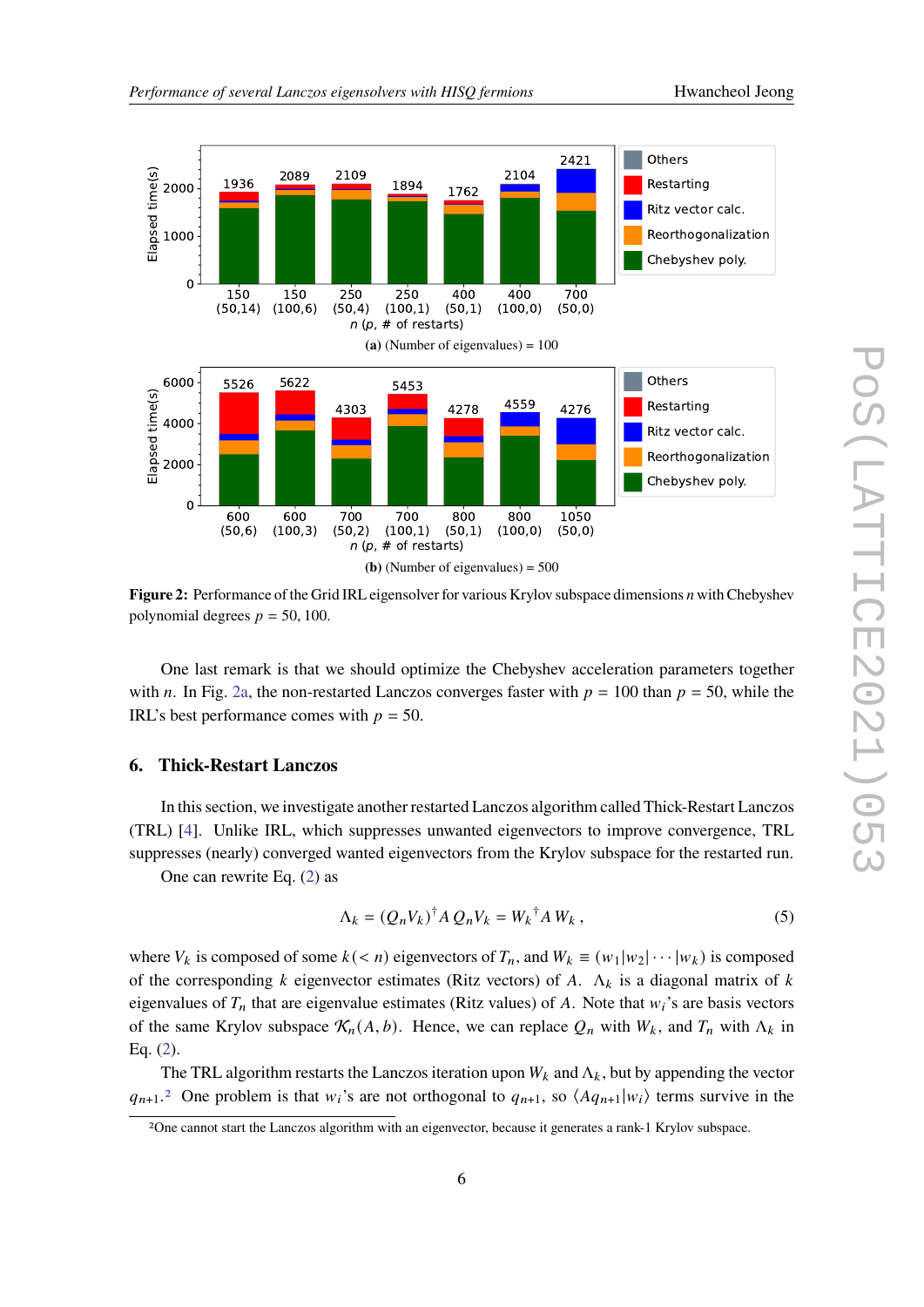<span id="page-6-0"></span>

**Figure 3:** Performance of the QUDA TRL eigensolver for various Krylov subspace dimensions *n* with Chebyshev polynomial degrees  $p = 50, 100$ .

Gram-Schmidt process generating  $q_{n+2}$ . This results in a arrow-like matrix  $T_{n+1}$ . However, thanks to the symmetry of A, the generation of  $q_{n+2+i}$  ( $i \ge 1$ ) returns to the normal three-term Lanczos recurrence. Hence, we need to deal only with diagonalizing the arrow-like matrix, which can be done in several ways including the general matrix diagonalization.

Now that  $q_{n+2}$  is orthogonal to  $w_1, \dots, w_k$ , approximate eigenvectors of A, the restarted run searches on the Krylov subspace orthogonal to them. It focuses on finding other eigenvectors rather than  $w_i$ 's, though it still slowly improves  $w_i$ 's convergences as well. With a proper choice of k, it can balance the convergence of eigenvalues efficiently.

The QUDA library has a TRL eigensolver named TRLM. This eigensolver determines  $k$  as the number of converged eigenvalues in the desired precision plus the half of the remaining eigenvalues that are still converging. It also implements the locking method, which explicitly deflates some converged eigenvectors from the restarted run. TRLM locks eigenvectors converged to the machine precision. It reduces memory usage and computing cost.

In Fig. [3,](#page-6-0) we present QUDA TRLM's performance for various Krylov subspace dimensions  $n$ with Chebyshev acceleration of  $p = 50, 100$ . In both Fig. [3a](#page-6-0) and Fig. [3b,](#page-6-0) we find TRL can perform better than the non-restarted Lanczos with optimization. One benefit of TRL, compared with IRL, is that its restarting cost can be absorbed into the Ritz vector calculation. That might be why TRL takes the least time for  $n = 600$  with six restarts in Fig. [3b.](#page-6-0)

Restarted Lanczos algorithms (both TRL and IRL) allow us to use less memory. It is especially useful for GPU systems, where memory is usually lacking. Figure [3b](#page-6-0) does not include the nonrestarted Lanczos result for  $p = 50$  because it does not converge within the given GPU memory size.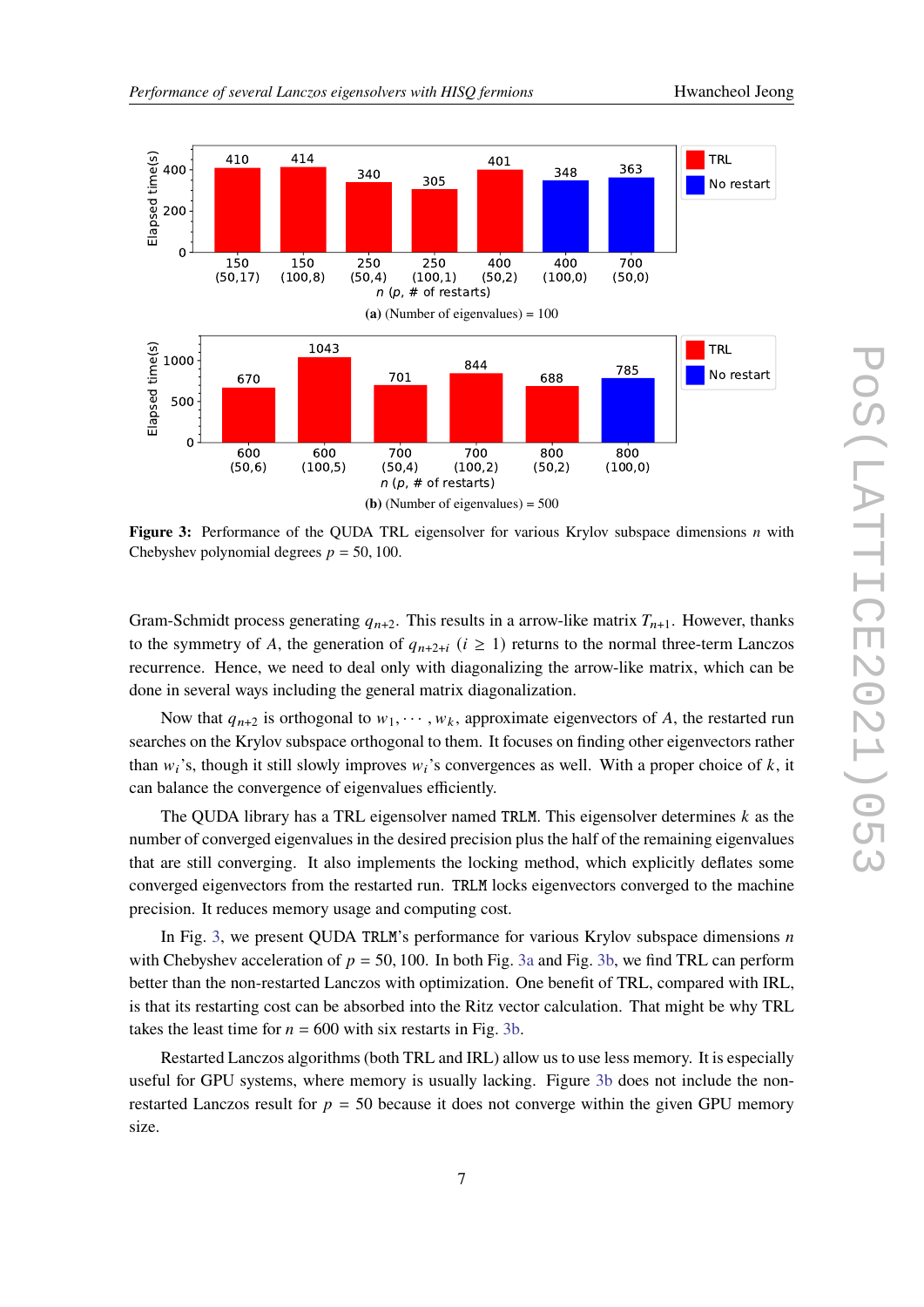<span id="page-7-3"></span>

**Figure 4:** Performance of the Grid BL eigensolver with the Split Grid method (SG), compared with unblocked basic Lanczos and BL without the Split Grid method.

# <span id="page-7-0"></span>**7. Block Lanczos with Split Grid**

The Block Lanczos (BL) algorithm runs the Lanczos iteration with multiple  $(u)$  starting vectors  ${b_1, b_2, \dots, b_u}$ , where  $b_i$ 's are orthogonal to each other [\[5\]](#page-8-4). At each j-th iteration of BL, a block version of the Lanczos recurrence Eq. [\(1\)](#page-2-2) constructs *u* basis vectors  $q_1^1, \dots, q_i^u$  of the combined Krylov subspace  $\mathcal{K}_n(A, b_1) \cup \cdots \cup \mathcal{K}_n(A, b_u)$  by orthogonalizing  $Aq_{j-1}^1, \cdots, Aq_{j-1}^u$  simultaneously. After *n* iterations, it transforms *A* into a block-tridiagonal matrix  $T_n$  of dimension ( $nu \times nu$ ).

The convergence of a BL iteration is usually slower than that of the basic Lanczos for the same subspace dimension  $\tilde{n} = nu$ , because the Krylov subspace dimension *n* per starting vector  $b_i$  is smaller than  $\tilde{n}$ . However, on a parallel computing system, BL may outperform the basic Lanczos by parallelizing the multiplications  $Aq_{j-1}^i$  for  $i = 1, \dots, u$ . The Split Grid method is one way of doing it [\[5\]](#page-8-4). It splits a communication grid such as MPI and distributes parallel jobs into the split grids, so that each job runs with a lower surface-to-volume ratio.

The Grid library has a BL eigensolver implementing the Split Grid method, named Implic- $itlyRestarded LockLanczos.<sup>3</sup>$  $itlyRestarded LockLanczos.<sup>3</sup>$  $itlyRestarded LockLanczos.<sup>3</sup>$  In Fig. [4,](#page-7-3) we compare its performance with the unblocked basic Lanczos and BL without the Split Grid method. The block size for BL is set to  $u = 8$ . In this measurement, we run 8 MPI processes connected by an intra-node network. We calculate 500 eigenvalues, for which the unblocked Lanczos converges at  $\tilde{n} = 800$ , while the BL converges at  $\tilde{n}$  = 904. Hence, without the Split-Grid method, the BL algorithm itself is slower than the basic Lanczos algorithm, as the results show.

However, the Split Grid method can enhance the BL's performance. In Fig. [4,](#page-7-3) BL's performance is improved by 12% with the Split Grid method, even on the intra-node network. Although it is still a little slower than the unblocked Lanczos, its advantage could become significant on a slow inter-node network.[4](#page-7-4)

# <span id="page-7-1"></span>**8. Conclusion**

We have discussed improved Lanczos algorithms and their optimizations. A well-tuned Chebyshev polynomial improves the Lanczos iteration's convergence significantly. All other improved

<span id="page-7-4"></span><span id="page-7-2"></span><sup>3</sup>Although it provides both non-restarted and implicitly restarted versions of BL, the latter is not pursued.

<sup>4</sup>It is under investigation. A preliminary result shows that with 8 MPI inter-nodes, BL with Split Grid gives around 200% better performance than the unblocked Lanczos.